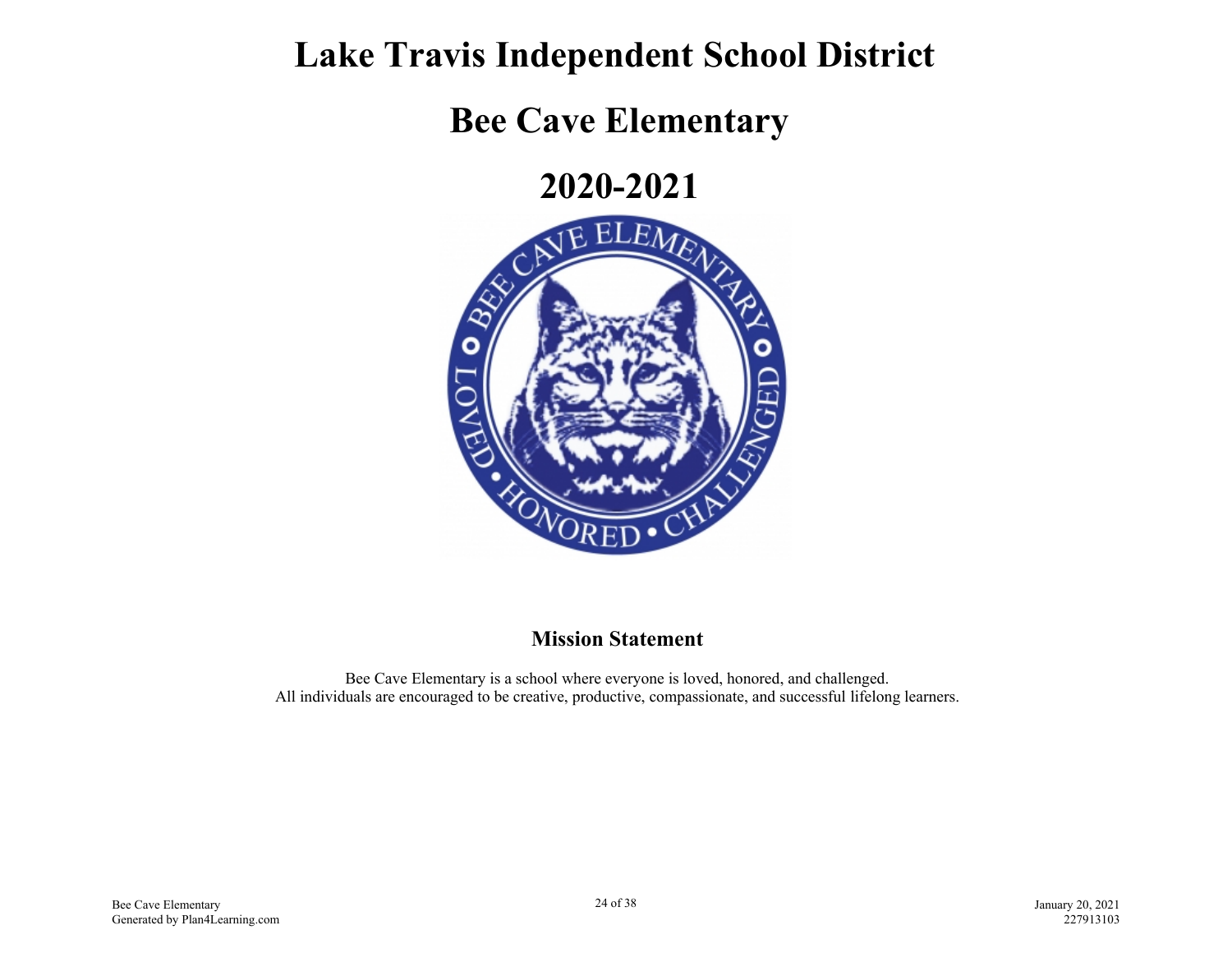# **Bee Cave Elementary 2020-2021**

**Goal 1:** Student Achievement:

Bee Cave Elementary will increase academic achievement for all learners while closing the gap between student populations in pursuit of "Masters" performance level using research-based best practices.

**Performance Objective 1:** Increase percentage of students meeting grade level standard or above on all tested STAAR content areas for 3rd-5th grades to 93%. (2017 - 91%, 2018 - 91%, 2019-90%, 2020-No STAAR, COVID)

**Performance Objective 2:** 45% of all students will achieve Masters level for the STAAR Assessment in all tested content areas for 3rd-5th grades. (2017 - 39%, 2018 - 40%, 2019-44%, 2020-No STAAR, COVID)

**Performance Objective 3:** Increase School Progress Measure to a minimum of 90 out of 100, increasing the number of students meeting or exceeding progress on STAAR in all tested content areas for 3rd-5th grades. (2018 - 79 out of 100, 2019 - 80 out of 100, 2020-No STAAR, COVID)

**Goal 2:** Community Investment and Support:

Bee Cave Elementary will welcome, inform and engage students, parents, and the community regarding the educational priorities, processes, initiatives, and challenges of the District/Campus.

**Performance Objective 1:** 100% of families will be informed of school news, events, updates and campus/district priorities.

**Goal 3:** Curriculum and Instruction:

Bee Cave Elementary will develop, implement, assess, and support full implementation of the learner-centric model which includes a high quality, vertically aligned framework that supports planning, instruction, learning environment and professional practices and responsibilities.

**Performance Objective 1:** Each grade level/team will plan, design and implement an Authentic Learning Experience, focused on aspects of the Learner Centric Model.

**Performance Objective 2:** All grade level teams will contribute to development of campus-wide literacy commitments, with alignment of the scope and sequence and campus expectations (K-5).

**Performance Objective 3:** 100% of teachers will follow the RtI process, and will use progress monitoring tools to assess student progress and effectiveness of interventions provided for grades K-5.